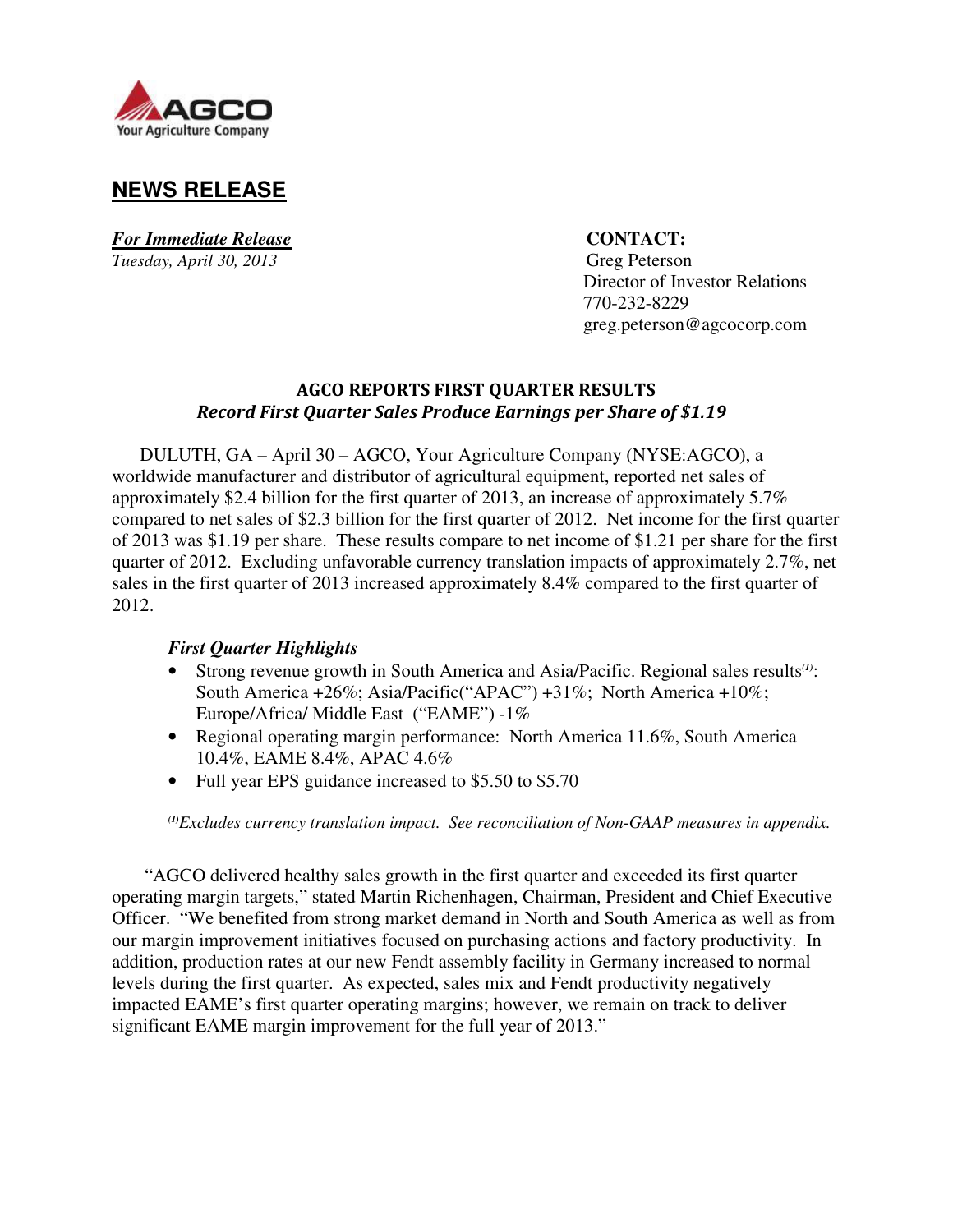## **Market Update**

| Therefore, a first receive perco- |                   |                   |
|-----------------------------------|-------------------|-------------------|
|                                   | <b>Tractors</b>   | <b>Combines</b>   |
|                                   | Change from       | Change from       |
| Quarter ended March 31, 2013      | Prior Year Period | Prior Year Period |
| North America                     | 13%               | 52%               |
| South America                     | 23%               | 49%               |
| Western Europe                    | (5%)              | (22%)             |
|                                   |                   |                   |

"Attractive farm economics are in place across the developed farm equipment markets,"

stated Mr. Richenhagen. "Industry demand in North America continues at high levels, driven by strong farm income in 2012. Winter precipitation throughout much of the U.S. has alleviated some of the impact of last year's drought, and farmer planting intentions are near record levels. Crop prices have declined but remain at healthy levels. A cold wet spring across much of Europe is negatively impacting industry demand offsetting the benefit of elevated crop prices. Industry sales were softest in the United Kingdom, Finland and Southern Europe while demand remained at high levels in the key Western European markets of Germany and France. Market demand was strongest in Brazil as a better harvest, attractive government financing programs and favorable grain prices are supporting farm equipment industry sales. Looking longer-term, the trends that have increased demand for grains and lowered global grain inventories are expected to intensify, supporting healthy long-term fundamentals for the agricultural industry."

## **Regional Results**

|               | Three Months Ended March 31, |              |                           |                                                                 |
|---------------|------------------------------|--------------|---------------------------|-----------------------------------------------------------------|
|               | $2013^{(1)}$                 | $2012^{(1)}$ | $%$ change<br>from $2012$ | % change from<br>$2012$ due to<br>currency<br>translation $(1)$ |
|               |                              |              |                           |                                                                 |
| North America | 624.2<br>\$.                 | \$.<br>566.5 | $+10.2\%$                 | $(0.1\%)$                                                       |
| South America | 465.7                        | 415.4        | $+ 12.1\%$                | $(14.3\%)$                                                      |
| <b>EAME</b>   | 1,193.2                      | 1,199.8      | $(0.6\%)$                 | $(0.1\%)$                                                       |
| Asia /Pacific | 120.0                        | 92.0         | $+30.4\%$                 | $(0.4\%)$                                                       |
| <b>Total</b>  | \$2,403.1                    | \$2,273.7    | $+ 5.7\%$                 | $(2.7\%)$                                                       |

 *AGCO Regional Net Sales (in millions)*

*Industry Unit Retail Sales* 

## *North America*

AGCO's North American sales grew 10.3% in the first quarter of 2013 compared to 2012, excluding the impact of unfavorable currency translation. Elevated levels of farm income in 2012 continued to support industry demand in the first quarter of 2013 from the professional farming sector and produced strong growth for AGCO. The most significant increases were in high horsepower tractors, implements and combines. Higher sales and margin improvement initiatives contributed to growth in income from operations of \$21.9 million for the first quarter of 2013 compared to 2012.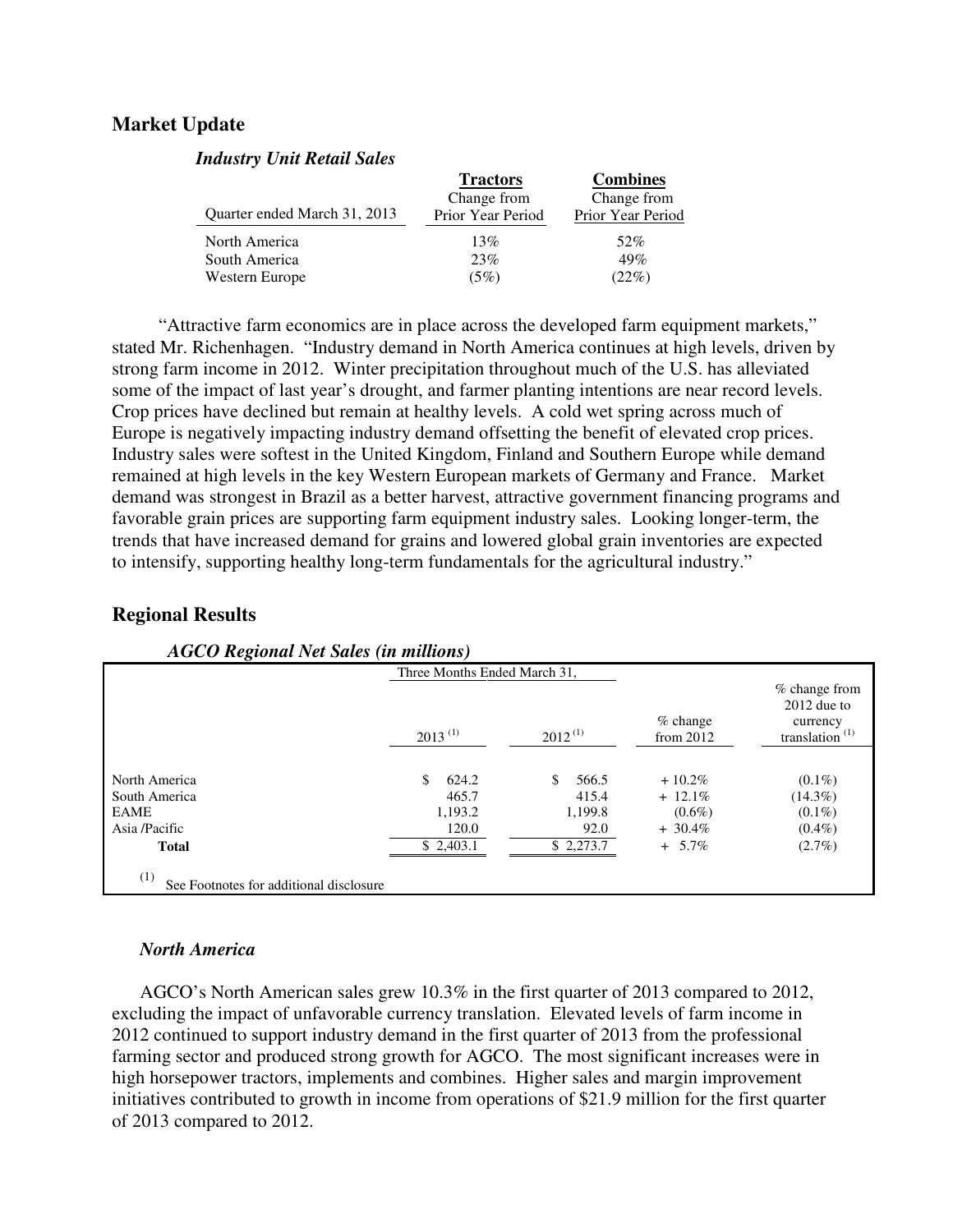#### *South America*

South American net sales improved 26.4% in the first quarter of 2013 compared to the first quarter of 2012, excluding the negative impact of currency translation. Higher sales in Brazil produced most of the increase. Brazilian farmers benefited from more favorable weather in the first quarter compared to the drought conditions that existed in early 2012. AGCO's profitability in South America improved during the first quarter of 2013, with operating margins rising to 10.4% compared to 5.8% in the same period of 2012. Income from operations increased \$24.4 million for the first quarter of 2013 compared to 2012 due to higher sales and the benefit of cost reduction initiatives.

#### *EAME*

Net sales were approximately flat in AGCO's EAME region in the first quarter of 2013 compared to the first quarter of 2012 despite softer market conditions. Sales growth in France and Germany was offset by declines in the other European markets. EAME operating income declined by \$36.1 million in the first quarter of 2013 compared to the same period in 2012. AGCO's results were negatively impacted by a weaker sales mix, increased engineering expenses and transition costs associated with the new Fendt tractor assembly facility.

#### *Asia/Pacific*

Excluding the negative impact of currency translation, net sales in the Asia/Pacific region were 30.8% higher in the first quarter of 2013 compared to the first quarter of 2012. Growth in Australia, New Zealand and China produced most of the increase. Income from operations in the Asia/Pacific region improved \$4.6 million in the first quarter of 2013, compared to the same period in 2012, due to higher sales partially offset by increased market development costs in China.

#### **Outlook**

Global industry demand is expected to be relatively flat in 2013 compared to 2012. Growth is projected in South America; North America is expected to remain stable; modest declines are anticipated for Western Europe. AGCO is targeting earnings per share in a range from \$5.50 to \$5.70 for the full year of 2013. Net sales are expected to range from \$10.5 billion to \$10.7 billion. Gross margin improvement is expected to be partially offset by increased engineering expenditures to meet Tier 4 final emission requirements and market development expenses.

"Industry fundamentals remain solid, and we have increased our 2013 sales and earnings outlook," continued Mr. Richenhagen. "We will maintain our focus on improving profitability throughout 2013, while also increasing our investments to support our longer term objectives. These investments include construction of a low horsepower production facility in China and our important investments in new product development and market expansion. We are also forecasting another year of solid cash generation after funding our growth investments."

\* \* \* \* \*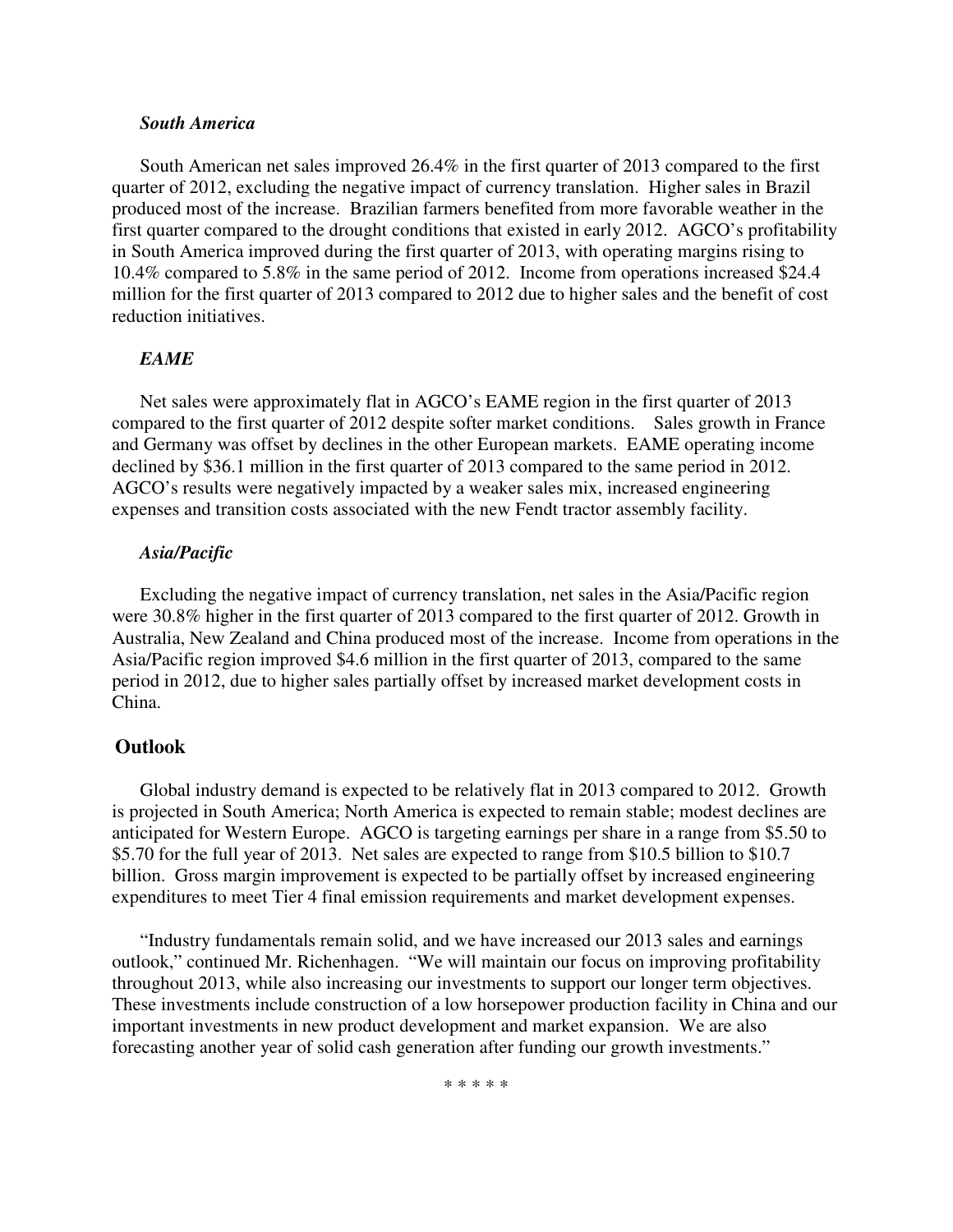AGCO will be hosting a conference call with respect to this earnings announcement at 10:00 a.m. Eastern Time on Tuesday, April 30, 2013. The Company will refer to slides on its conference call. Interested persons can access the conference call and slide presentation via AGCO's website at www.agcocorp.com in the "Events" section on the "Company/Investors" page of our website. A replay of the conference call will be available approximately two hours after the conclusion of the conference call for twelve months following the call. A copy of this press release will be available on AGCO's website for at least twelve months following the call.

\* \* \* \* \*

## *Safe Harbor Statement*

Statements that are not historical facts, including the projections of earnings per share, sales, market conditions, farm incomes, share repurchase plans, initiation of dividend payments, cost reduction initiatives, commodity prices, pricing benefits, effects of tax accounting, margin improvements, currency translation, investments in production facilities and product development, expanding markets, industry demand, productivity and market share improvements, general economic conditions and engineering efforts, are forward-looking and subject to risks that could cause actual results to differ materially from those suggested by the statements. The following are among the factors that could cause actual results to differ materially from the results discussed in or implied by the forward-looking statements.

- Our financial results depend entirely upon the agricultural industry, and factors that adversely affect the agricultural industry generally, including declines in the general economy, increases in farm input costs, lower commodity prices, lower farm income and changes in the availability of credit for our retail customers, will adversely affect us.
- The recent poor performance of the general economy may result in a decline in demand for our products. However, we are unable to predict with accuracy the amount or duration of this decline, and our forward-looking statements reflect merely our best estimates at the current time.
- A majority of our sales and manufacturing take place outside the United States, and, as a result, we are exposed to risks related to foreign laws, taxes, economic conditions, labor supply and relations, political conditions and governmental policies. These risks may delay or reduce our realization of value from our international operations.
- Most retail sales of the products that we manufacture are financed, either by our joint ventures with Rabobank or by a bank or other private lender. During 2013, our joint ventures with Rabobank, which are controlled by Rabobank and are dependent upon Rabobank for financing as well, financed approximately 50% of the retail sales of our tractors and combines in the markets where the joint ventures operate. Any difficulty by Rabobank to continue to provide that financing, or any business decision by Rabobank as the controlling member not to fund the business or particular aspects of it (for example, a particular country or region), would require the joint ventures to find other sources of financing (which may be difficult to obtain), or us to find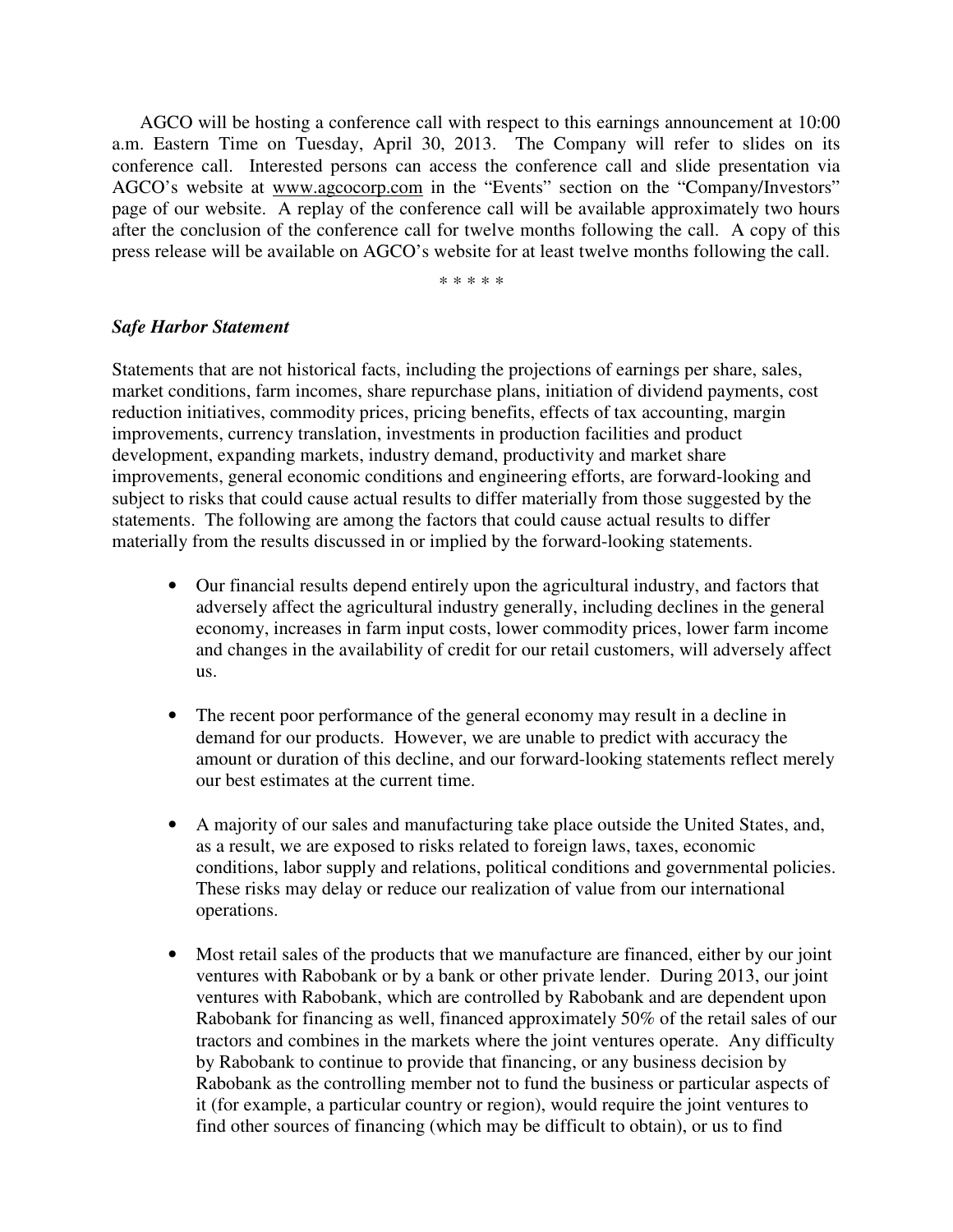another source of retail financing for our customers, or our customers would be required to utilize other retail financing providers. As a result of the recent economic downturn, financing for capital equipment purchases generally has become more difficult in certain regions and in some cases, was expensive to obtain. To the extent that financing is not available or available only at unattractive prices, our sales would be negatively impacted.

- Both AGCO and our retail finance joint ventures have substantial account receivables from dealers and end customers, and we would be adversely impacted if the collectability of these receivables was not consistent with historical experience; this collectability is dependent upon the financial strength of the farm industry, which in turn is dependent upon the general economy and commodity prices, as well as several of the other factors listed in this section.
- We have experienced substantial and sustained volatility with respect to currency exchange rate and interest rate changes, including uncertainty associated with the Euro, which can adversely affect our reported results of operations and the competitiveness of our products.
- All acquisitions involve risks relating to retention of key employees and customers and fulfilling projections prepared by or at the direction of prior ownership. In addition, we may encounter difficulties in integrating recent and future acquisitions into our business and may not fully achieve, or achieve within a reasonable time frame, expected strategic objectives and other expected benefits of the acquisition.
- Our success depends on the introduction of new products, particularly engines that comply with emission requirements, which requires substantial expenditures.
- Our production levels and capacity constraints at our facilities, including those resulting from plant expansions and systems upgrades at our manufacturing facilities, could adversely affect our results.
- Our expansion plans in emerging markets, including establishing a greater manufacturing and marketing presence and growing our use of component suppliers, could entail significant risks.
- We depend on suppliers for components, parts and raw materials for our products, and any failure by our suppliers to provide products as needed, or by us to promptly address supplier issues, will adversely impact our ability to timely and efficiently manufacture and sell products. We also are subject to raw material price fluctuations, which can adversely affect our manufacturing costs.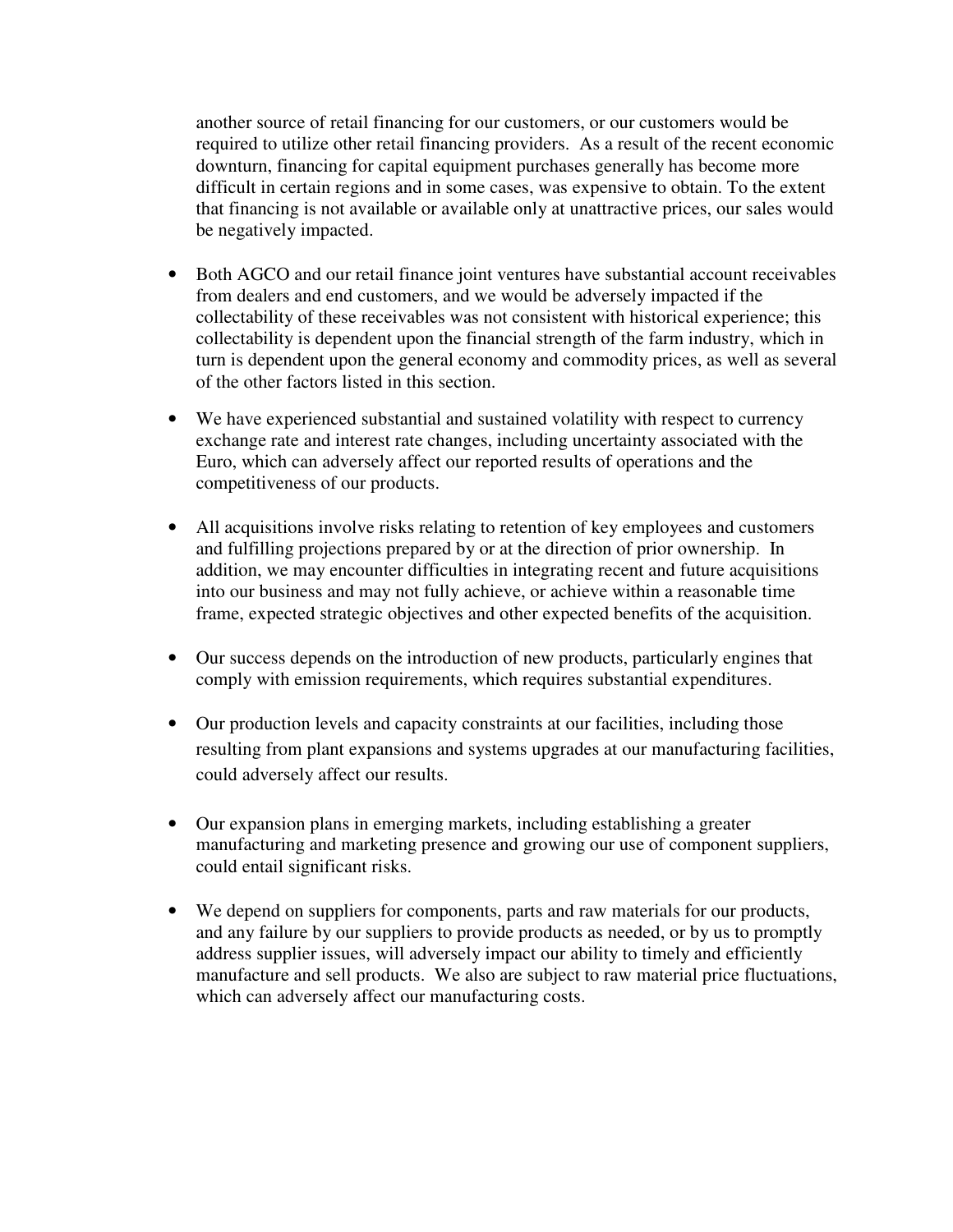- We face significant competition, and if we are unable to compete successfully against other agricultural equipment manufacturers, we would lose customers and our net sales and profitability would decline.
- We have a substantial amount of indebtedness, and, as result, we are subject to certain restrictive covenants and payment obligations that may adversely affect our ability to operate and expand our business.

Further information concerning these and other factors is included in AGCO's filings with the Securities and Exchange Commission, including its Form 10-K for the year ended December 31, 2012. AGCO disclaims any obligation to update any forward-looking statements except as required by law.

\* \* \* \* \*

## *About AGCO*

AGCO, Your Agriculture Company, (NYSE: AGCO), is a global leader focused on the design, manufacture and distribution of agricultural machinery. AGCO supports more productive farming through a full line of tractors, combines, hay tools, sprayers, forage equipment, tillage, implements, grain storage and protein production systems, as well as related replacement parts. AGCO products are sold through five core machinery brands, Challenger®, Fendt®, Massey Ferguson®, Valtra® and GSI®, and are distributed globally through 3,150 independent dealers and distributors in more than 140 countries worldwide. Retail financing is available through AGCO Finance for qualified purchasers. Founded in 1990, AGCO is headquartered in Duluth, Georgia, USA. In 2012, AGCO had net sales of \$10.0 billion. http://www.agcocorp.com

# # # # #

Please visit our website at www.agcocorp.com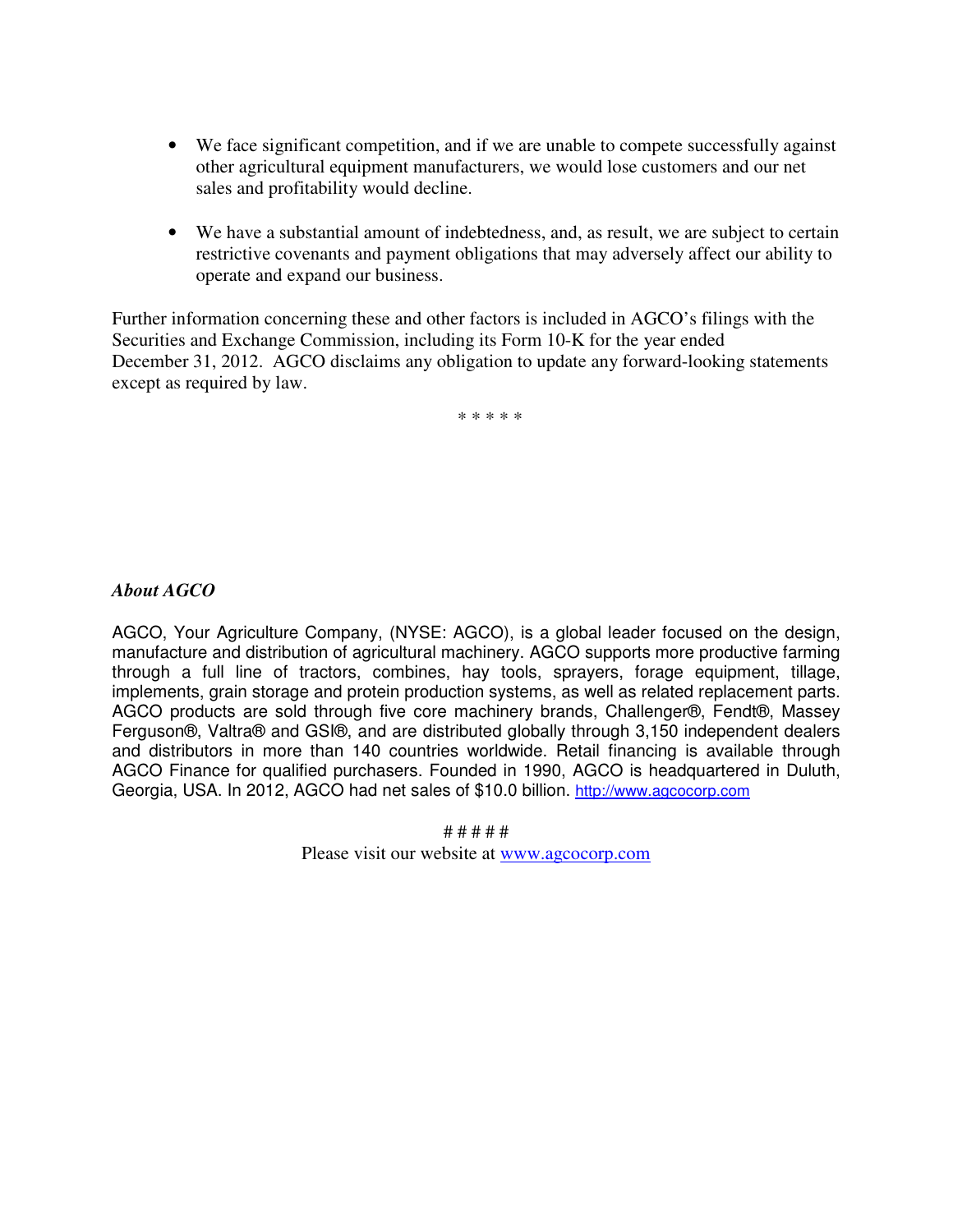## AGCO CORPORATION AND SUBSIDIARIES CONDENSED CONSOLIDATED BALANCE SHEETS (unaudited and in millions)

|                                                                            | March 31,<br>2013 | December 31,<br>2012 |  |
|----------------------------------------------------------------------------|-------------------|----------------------|--|
| <b>ASSETS</b>                                                              |                   |                      |  |
| <b>Current Assets:</b>                                                     |                   |                      |  |
| Cash and cash equivalents                                                  | \$<br>551.7       | \$<br>781.3          |  |
| Accounts and notes receivable, net                                         | 1,122.6           | 924.6                |  |
| Inventories, net                                                           | 2,005.3           | 1,703.1              |  |
| Deferred tax assets                                                        | 230.3             | 243.5                |  |
| Other current assets                                                       | 362.4             | 302.2                |  |
| Total current assets                                                       | 4,272.3           | 3.954.7              |  |
| Property, plant and equipment, net                                         | 1,391.2           | 1,406.1              |  |
| Investment in affiliates                                                   | 393.9             | 390.3                |  |
| Deferred tax assets                                                        | 40.7              | 40.0                 |  |
| Other assets                                                               | 123.2             | 131.2                |  |
| Intangible assets, net                                                     | 591.5             | 607.1                |  |
| Goodwill                                                                   | 1,178.7           | 1,192.4              |  |
| Total assets                                                               | \$<br>7,991.5     | \$<br>7,721.8        |  |
| <b>LIABILITIES AND STOCKHOLDERS' EQUITY</b><br><b>Current Liabilities:</b> |                   |                      |  |
| Current portion of long-term debt                                          | \$<br>85.5        | \$<br>59.1           |  |
| Convertible senior subordinated notes                                      | 194.4             | 192.1                |  |
| Accounts payable                                                           | 1,027.6           | 888.3                |  |
| Accrued expenses                                                           | 1,153.7           | 1,226.5              |  |
| Other current liabilities                                                  | 119.6             | 98.8                 |  |
| Total current liabilities                                                  | 2,580.8           | 2,464.8              |  |
| Long-term debt, less current portion                                       | 1,155.1           | 1,035.6              |  |
| Pensions and postretirement health care benefits                           | 312.8             | 331.6                |  |
| Deferred tax liabilities                                                   | 238.8             | 242.7                |  |
| Other noncurrent liabilities                                               | 149.3             | 149.1                |  |
| <b>Total liabilities</b>                                                   | 4.436.8           | 4,223.8              |  |
| <b>Temporary Equity</b>                                                    | 11.7              | 16.5                 |  |
| Stockholders' Equity:                                                      |                   |                      |  |
| AGCO Corporation stockholders' equity:                                     |                   |                      |  |
| Common stock                                                               | 1.0               | 1.0                  |  |
| Additional paid-in capital                                                 | 1,077.4           | 1,082.9              |  |
| Retained earnings                                                          | 2,952.0           | 2,843.7              |  |
| Accumulated other comprehensive loss                                       | (521.3)           | (479.4)              |  |
| Total AGCO Corporation stockholders' equity                                | 3,509.1           | 3,448.2              |  |
| Noncontrolling interests                                                   | 33.9              | 33.3                 |  |
| Total stockholders' equity                                                 | 3,543.0           | 3.481.5              |  |
| Total liabilities, temporary equity and stockholders' equity               | \$<br>7,991.5     | \$<br>7,721.8        |  |

See accompanying notes to condensed consolidated financial statements.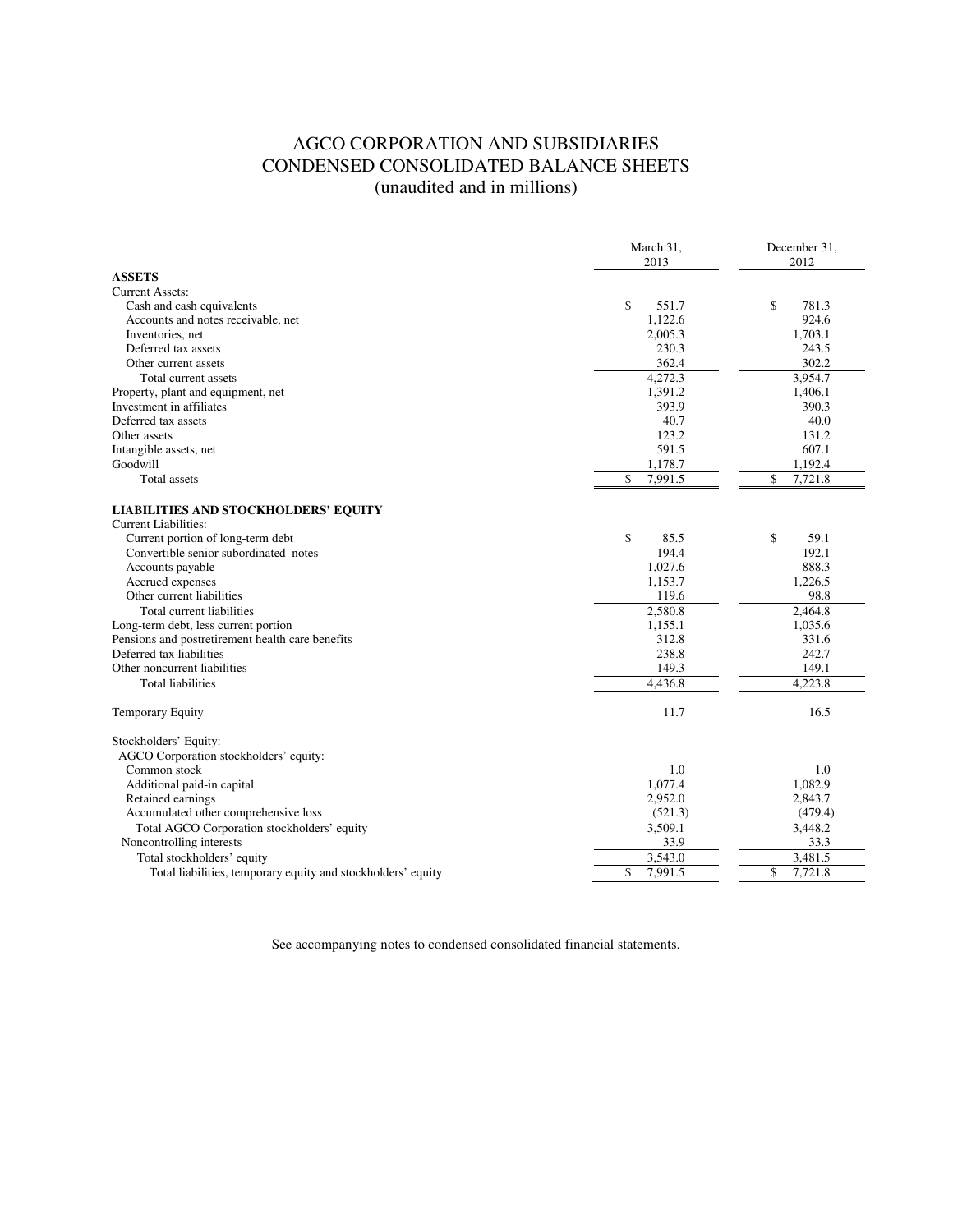## AGCO CORPORATION AND SUBSIDIARIES CONDENSED CONSOLIDATED STATEMENTS OF OPERATIONS (unaudited and in millions, except per share data)

|                                                                                |                          | Three Months Ended March 31, |
|--------------------------------------------------------------------------------|--------------------------|------------------------------|
|                                                                                | 2013                     | 2012                         |
| Net sales<br>Cost of goods sold                                                | \$<br>2,403.1<br>1,870.0 | \$<br>2,273.7<br>1,780.7     |
| Gross profit                                                                   | 533.1                    | 493.0                        |
| Selling, general and administrative expenses                                   | 255.7                    | 238.9                        |
| Engineering expenses                                                           | 88.0                     | 72.1                         |
| Amortization of intangibles                                                    | 12.0                     | 12.2                         |
| Income from operations                                                         | 177.4                    | 169.8                        |
| Interest expense, net                                                          | 12.6                     | 13.0                         |
| Other expense, net                                                             | 3.7                      | 4.4                          |
| Income before income taxes and equity in net earnings of affiliates            | 161.1                    | 152.4                        |
| Income tax provision                                                           | 52.9                     | 43.2                         |
| Income before equity in net earnings of affiliates                             | 108.2                    | 109.2                        |
| Equity in net earnings of affiliates                                           | 8.9                      | 12.0                         |
| Net income                                                                     | 117.1                    | 121.2                        |
| Net loss (income) attributable to noncontrolling interests                     | 0.9                      | (1.0)                        |
| Net income attributable to AGCO Corporation and subsidiaries                   | \$<br>118.0              | \$<br>120.2                  |
| Net income per common share attributable to AGCO Corporation and subsidiaries: |                          |                              |
| <b>Basic</b>                                                                   | \$<br>1.22               | \$<br>1.24                   |
| Diluted                                                                        | \$<br>1.19               | \$<br>1.21                   |
| Cash dividends declared and paid per common share                              | \$<br>0.10               | \$                           |
| Weighted average number of common and common equivalent shares outstanding:    |                          |                              |
| <b>Basic</b>                                                                   | 97.0                     | 97.1                         |
| Diluted                                                                        | 99.1                     | 99.1                         |

See accompanying notes to condensed consolidated financial statements.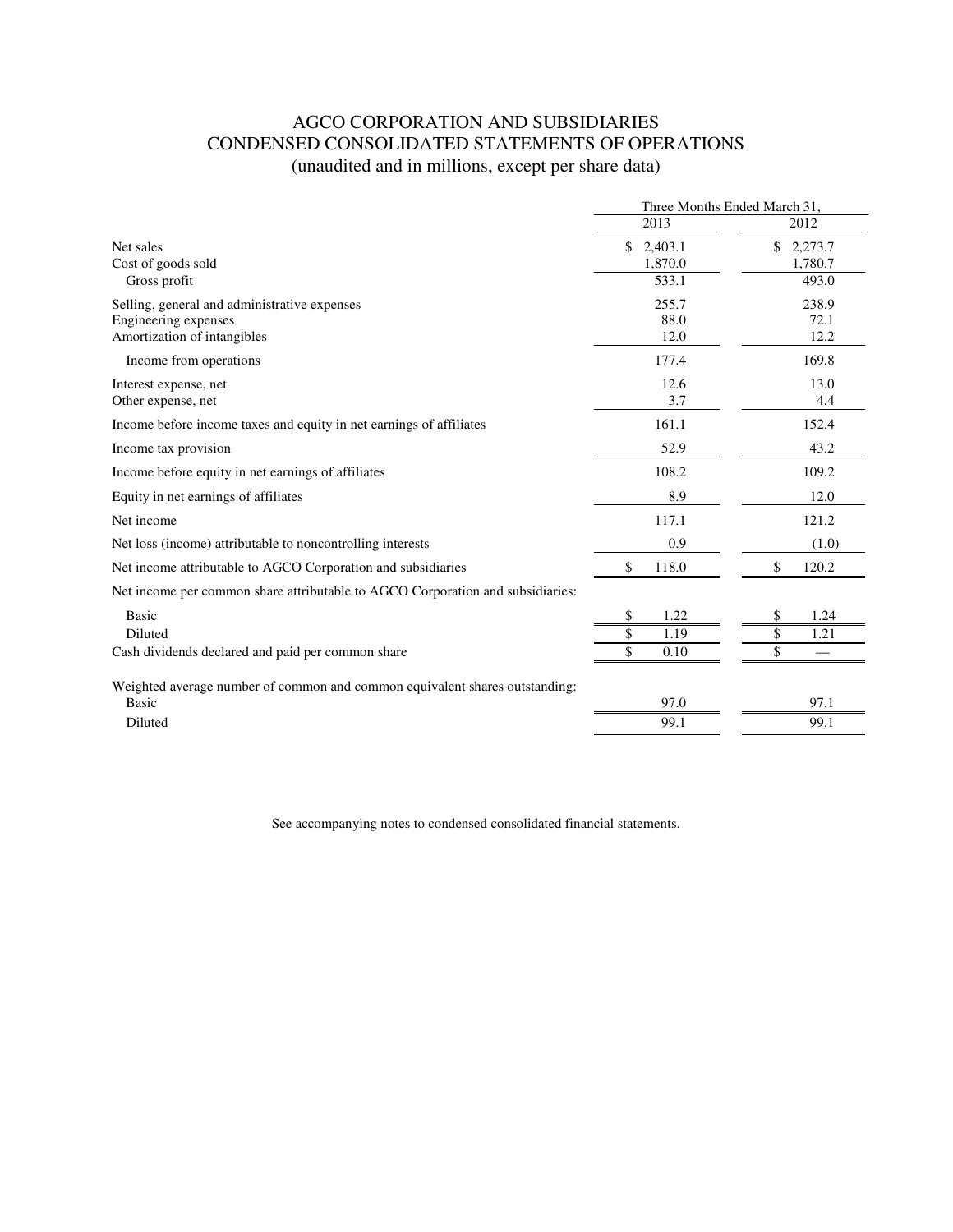## AGCO CORPORATION AND SUBSIDIARIES CONDENSED CONSOLIDATED STATEMENTS OF CASH FLOWS (unaudited and in millions)

| 2013<br>2012<br>Cash flows from operating activities:<br>\$<br>\$<br>117.1<br>121.2<br>Net income<br>Adjustments to reconcile net income to net cash used in operating<br>activities:<br>Depreciation<br>50.4<br>43.4<br>Deferred debt issuance cost amortization<br>0.9<br>0.9<br>Amortization of intangibles<br>12.0<br>12.2<br>Amortization of debt discount<br>2.3<br>2.2<br>8.5<br>Stock compensation<br>8.4<br>Equity in net earnings of affiliates, net of cash received<br>(5.2)<br>(9.0)<br>Deferred income tax provision (benefit)<br>13.9<br>(1.1)<br>Other<br>(0.1)<br>Changes in operating assets and liabilities, net of effects from purchase of<br>businesses:<br>Accounts and notes receivable, net<br>(220.1)<br>(98.3)<br>Inventories, net<br>(326.6)<br>(421.2)<br>Other current and noncurrent assets<br>(45.0)<br>(24.5)<br>Accounts payable<br>164.3<br>125.3<br>(40.0)<br>(59.4)<br>Accrued expenses<br>Other current and noncurrent liabilities<br>6.2<br>19.5<br>(378.4)<br>(401.7)<br>Total adjustments<br>Net cash used in operating activities<br>(261.3)<br>(280.5)<br>Cash flows from investing activities:<br>Purchases of property, plant and equipment<br>(94.0)<br>(87.1)<br>Proceeds from sale of property, plant and equipment<br>0.1<br>1.6<br>Purchase of businesses, net of cash acquired<br>(2.4)<br>(0.1)<br>Investments in consolidated affiliates, net of cash acquired<br>(20.1)<br>Investments in unconsolidated affiliates, net<br>(2.6)<br>Restricted cash and other<br>(10.0)<br>(122.1)<br>(92.5)<br>Net cash used in investing activities<br>Cash flows from financing activities:<br>Proceeds from debt obligations, net<br>164.9<br>93.7<br>Payment of debt issuance costs<br>(0.1)<br>Payment of minimum tax withholdings on stock compensation<br>(11.7)<br>Payment of dividends to stockholders<br>(9.7)<br>Purchases and retirement of common stock<br>(1.0)<br>Distribution to noncontrolling interest<br>(0.2)<br>(1.1)<br>141.4<br>93.4<br>Net cash provided by financing activities<br>(17.2)<br>11.5<br>Effects of exchange rate changes on cash and cash equivalents<br>Decrease in cash and cash equivalents<br>(229.6)<br>(297.7)<br>Cash and cash equivalents, beginning of period<br>781.3<br>724.4 |                                          | Three Months Ended March 31, |             |
|------------------------------------------------------------------------------------------------------------------------------------------------------------------------------------------------------------------------------------------------------------------------------------------------------------------------------------------------------------------------------------------------------------------------------------------------------------------------------------------------------------------------------------------------------------------------------------------------------------------------------------------------------------------------------------------------------------------------------------------------------------------------------------------------------------------------------------------------------------------------------------------------------------------------------------------------------------------------------------------------------------------------------------------------------------------------------------------------------------------------------------------------------------------------------------------------------------------------------------------------------------------------------------------------------------------------------------------------------------------------------------------------------------------------------------------------------------------------------------------------------------------------------------------------------------------------------------------------------------------------------------------------------------------------------------------------------------------------------------------------------------------------------------------------------------------------------------------------------------------------------------------------------------------------------------------------------------------------------------------------------------------------------------------------------------------------------------------------------------------------------------------------------------------------------------------------------------------------------------------------------------------------|------------------------------------------|------------------------------|-------------|
|                                                                                                                                                                                                                                                                                                                                                                                                                                                                                                                                                                                                                                                                                                                                                                                                                                                                                                                                                                                                                                                                                                                                                                                                                                                                                                                                                                                                                                                                                                                                                                                                                                                                                                                                                                                                                                                                                                                                                                                                                                                                                                                                                                                                                                                                        |                                          |                              |             |
|                                                                                                                                                                                                                                                                                                                                                                                                                                                                                                                                                                                                                                                                                                                                                                                                                                                                                                                                                                                                                                                                                                                                                                                                                                                                                                                                                                                                                                                                                                                                                                                                                                                                                                                                                                                                                                                                                                                                                                                                                                                                                                                                                                                                                                                                        |                                          |                              |             |
|                                                                                                                                                                                                                                                                                                                                                                                                                                                                                                                                                                                                                                                                                                                                                                                                                                                                                                                                                                                                                                                                                                                                                                                                                                                                                                                                                                                                                                                                                                                                                                                                                                                                                                                                                                                                                                                                                                                                                                                                                                                                                                                                                                                                                                                                        |                                          |                              |             |
|                                                                                                                                                                                                                                                                                                                                                                                                                                                                                                                                                                                                                                                                                                                                                                                                                                                                                                                                                                                                                                                                                                                                                                                                                                                                                                                                                                                                                                                                                                                                                                                                                                                                                                                                                                                                                                                                                                                                                                                                                                                                                                                                                                                                                                                                        |                                          |                              |             |
|                                                                                                                                                                                                                                                                                                                                                                                                                                                                                                                                                                                                                                                                                                                                                                                                                                                                                                                                                                                                                                                                                                                                                                                                                                                                                                                                                                                                                                                                                                                                                                                                                                                                                                                                                                                                                                                                                                                                                                                                                                                                                                                                                                                                                                                                        |                                          |                              |             |
|                                                                                                                                                                                                                                                                                                                                                                                                                                                                                                                                                                                                                                                                                                                                                                                                                                                                                                                                                                                                                                                                                                                                                                                                                                                                                                                                                                                                                                                                                                                                                                                                                                                                                                                                                                                                                                                                                                                                                                                                                                                                                                                                                                                                                                                                        |                                          |                              |             |
|                                                                                                                                                                                                                                                                                                                                                                                                                                                                                                                                                                                                                                                                                                                                                                                                                                                                                                                                                                                                                                                                                                                                                                                                                                                                                                                                                                                                                                                                                                                                                                                                                                                                                                                                                                                                                                                                                                                                                                                                                                                                                                                                                                                                                                                                        |                                          |                              |             |
|                                                                                                                                                                                                                                                                                                                                                                                                                                                                                                                                                                                                                                                                                                                                                                                                                                                                                                                                                                                                                                                                                                                                                                                                                                                                                                                                                                                                                                                                                                                                                                                                                                                                                                                                                                                                                                                                                                                                                                                                                                                                                                                                                                                                                                                                        |                                          |                              |             |
|                                                                                                                                                                                                                                                                                                                                                                                                                                                                                                                                                                                                                                                                                                                                                                                                                                                                                                                                                                                                                                                                                                                                                                                                                                                                                                                                                                                                                                                                                                                                                                                                                                                                                                                                                                                                                                                                                                                                                                                                                                                                                                                                                                                                                                                                        |                                          |                              |             |
|                                                                                                                                                                                                                                                                                                                                                                                                                                                                                                                                                                                                                                                                                                                                                                                                                                                                                                                                                                                                                                                                                                                                                                                                                                                                                                                                                                                                                                                                                                                                                                                                                                                                                                                                                                                                                                                                                                                                                                                                                                                                                                                                                                                                                                                                        |                                          |                              |             |
|                                                                                                                                                                                                                                                                                                                                                                                                                                                                                                                                                                                                                                                                                                                                                                                                                                                                                                                                                                                                                                                                                                                                                                                                                                                                                                                                                                                                                                                                                                                                                                                                                                                                                                                                                                                                                                                                                                                                                                                                                                                                                                                                                                                                                                                                        |                                          |                              |             |
|                                                                                                                                                                                                                                                                                                                                                                                                                                                                                                                                                                                                                                                                                                                                                                                                                                                                                                                                                                                                                                                                                                                                                                                                                                                                                                                                                                                                                                                                                                                                                                                                                                                                                                                                                                                                                                                                                                                                                                                                                                                                                                                                                                                                                                                                        |                                          |                              |             |
|                                                                                                                                                                                                                                                                                                                                                                                                                                                                                                                                                                                                                                                                                                                                                                                                                                                                                                                                                                                                                                                                                                                                                                                                                                                                                                                                                                                                                                                                                                                                                                                                                                                                                                                                                                                                                                                                                                                                                                                                                                                                                                                                                                                                                                                                        |                                          |                              |             |
|                                                                                                                                                                                                                                                                                                                                                                                                                                                                                                                                                                                                                                                                                                                                                                                                                                                                                                                                                                                                                                                                                                                                                                                                                                                                                                                                                                                                                                                                                                                                                                                                                                                                                                                                                                                                                                                                                                                                                                                                                                                                                                                                                                                                                                                                        |                                          |                              |             |
|                                                                                                                                                                                                                                                                                                                                                                                                                                                                                                                                                                                                                                                                                                                                                                                                                                                                                                                                                                                                                                                                                                                                                                                                                                                                                                                                                                                                                                                                                                                                                                                                                                                                                                                                                                                                                                                                                                                                                                                                                                                                                                                                                                                                                                                                        |                                          |                              |             |
|                                                                                                                                                                                                                                                                                                                                                                                                                                                                                                                                                                                                                                                                                                                                                                                                                                                                                                                                                                                                                                                                                                                                                                                                                                                                                                                                                                                                                                                                                                                                                                                                                                                                                                                                                                                                                                                                                                                                                                                                                                                                                                                                                                                                                                                                        |                                          |                              |             |
|                                                                                                                                                                                                                                                                                                                                                                                                                                                                                                                                                                                                                                                                                                                                                                                                                                                                                                                                                                                                                                                                                                                                                                                                                                                                                                                                                                                                                                                                                                                                                                                                                                                                                                                                                                                                                                                                                                                                                                                                                                                                                                                                                                                                                                                                        |                                          |                              |             |
|                                                                                                                                                                                                                                                                                                                                                                                                                                                                                                                                                                                                                                                                                                                                                                                                                                                                                                                                                                                                                                                                                                                                                                                                                                                                                                                                                                                                                                                                                                                                                                                                                                                                                                                                                                                                                                                                                                                                                                                                                                                                                                                                                                                                                                                                        |                                          |                              |             |
|                                                                                                                                                                                                                                                                                                                                                                                                                                                                                                                                                                                                                                                                                                                                                                                                                                                                                                                                                                                                                                                                                                                                                                                                                                                                                                                                                                                                                                                                                                                                                                                                                                                                                                                                                                                                                                                                                                                                                                                                                                                                                                                                                                                                                                                                        |                                          |                              |             |
|                                                                                                                                                                                                                                                                                                                                                                                                                                                                                                                                                                                                                                                                                                                                                                                                                                                                                                                                                                                                                                                                                                                                                                                                                                                                                                                                                                                                                                                                                                                                                                                                                                                                                                                                                                                                                                                                                                                                                                                                                                                                                                                                                                                                                                                                        |                                          |                              |             |
|                                                                                                                                                                                                                                                                                                                                                                                                                                                                                                                                                                                                                                                                                                                                                                                                                                                                                                                                                                                                                                                                                                                                                                                                                                                                                                                                                                                                                                                                                                                                                                                                                                                                                                                                                                                                                                                                                                                                                                                                                                                                                                                                                                                                                                                                        |                                          |                              |             |
|                                                                                                                                                                                                                                                                                                                                                                                                                                                                                                                                                                                                                                                                                                                                                                                                                                                                                                                                                                                                                                                                                                                                                                                                                                                                                                                                                                                                                                                                                                                                                                                                                                                                                                                                                                                                                                                                                                                                                                                                                                                                                                                                                                                                                                                                        |                                          |                              |             |
|                                                                                                                                                                                                                                                                                                                                                                                                                                                                                                                                                                                                                                                                                                                                                                                                                                                                                                                                                                                                                                                                                                                                                                                                                                                                                                                                                                                                                                                                                                                                                                                                                                                                                                                                                                                                                                                                                                                                                                                                                                                                                                                                                                                                                                                                        |                                          |                              |             |
|                                                                                                                                                                                                                                                                                                                                                                                                                                                                                                                                                                                                                                                                                                                                                                                                                                                                                                                                                                                                                                                                                                                                                                                                                                                                                                                                                                                                                                                                                                                                                                                                                                                                                                                                                                                                                                                                                                                                                                                                                                                                                                                                                                                                                                                                        |                                          |                              |             |
|                                                                                                                                                                                                                                                                                                                                                                                                                                                                                                                                                                                                                                                                                                                                                                                                                                                                                                                                                                                                                                                                                                                                                                                                                                                                                                                                                                                                                                                                                                                                                                                                                                                                                                                                                                                                                                                                                                                                                                                                                                                                                                                                                                                                                                                                        |                                          |                              |             |
|                                                                                                                                                                                                                                                                                                                                                                                                                                                                                                                                                                                                                                                                                                                                                                                                                                                                                                                                                                                                                                                                                                                                                                                                                                                                                                                                                                                                                                                                                                                                                                                                                                                                                                                                                                                                                                                                                                                                                                                                                                                                                                                                                                                                                                                                        |                                          |                              |             |
|                                                                                                                                                                                                                                                                                                                                                                                                                                                                                                                                                                                                                                                                                                                                                                                                                                                                                                                                                                                                                                                                                                                                                                                                                                                                                                                                                                                                                                                                                                                                                                                                                                                                                                                                                                                                                                                                                                                                                                                                                                                                                                                                                                                                                                                                        |                                          |                              |             |
|                                                                                                                                                                                                                                                                                                                                                                                                                                                                                                                                                                                                                                                                                                                                                                                                                                                                                                                                                                                                                                                                                                                                                                                                                                                                                                                                                                                                                                                                                                                                                                                                                                                                                                                                                                                                                                                                                                                                                                                                                                                                                                                                                                                                                                                                        |                                          |                              |             |
|                                                                                                                                                                                                                                                                                                                                                                                                                                                                                                                                                                                                                                                                                                                                                                                                                                                                                                                                                                                                                                                                                                                                                                                                                                                                                                                                                                                                                                                                                                                                                                                                                                                                                                                                                                                                                                                                                                                                                                                                                                                                                                                                                                                                                                                                        |                                          |                              |             |
|                                                                                                                                                                                                                                                                                                                                                                                                                                                                                                                                                                                                                                                                                                                                                                                                                                                                                                                                                                                                                                                                                                                                                                                                                                                                                                                                                                                                                                                                                                                                                                                                                                                                                                                                                                                                                                                                                                                                                                                                                                                                                                                                                                                                                                                                        |                                          |                              |             |
|                                                                                                                                                                                                                                                                                                                                                                                                                                                                                                                                                                                                                                                                                                                                                                                                                                                                                                                                                                                                                                                                                                                                                                                                                                                                                                                                                                                                                                                                                                                                                                                                                                                                                                                                                                                                                                                                                                                                                                                                                                                                                                                                                                                                                                                                        |                                          |                              |             |
|                                                                                                                                                                                                                                                                                                                                                                                                                                                                                                                                                                                                                                                                                                                                                                                                                                                                                                                                                                                                                                                                                                                                                                                                                                                                                                                                                                                                                                                                                                                                                                                                                                                                                                                                                                                                                                                                                                                                                                                                                                                                                                                                                                                                                                                                        |                                          |                              |             |
|                                                                                                                                                                                                                                                                                                                                                                                                                                                                                                                                                                                                                                                                                                                                                                                                                                                                                                                                                                                                                                                                                                                                                                                                                                                                                                                                                                                                                                                                                                                                                                                                                                                                                                                                                                                                                                                                                                                                                                                                                                                                                                                                                                                                                                                                        |                                          |                              |             |
|                                                                                                                                                                                                                                                                                                                                                                                                                                                                                                                                                                                                                                                                                                                                                                                                                                                                                                                                                                                                                                                                                                                                                                                                                                                                                                                                                                                                                                                                                                                                                                                                                                                                                                                                                                                                                                                                                                                                                                                                                                                                                                                                                                                                                                                                        |                                          |                              |             |
|                                                                                                                                                                                                                                                                                                                                                                                                                                                                                                                                                                                                                                                                                                                                                                                                                                                                                                                                                                                                                                                                                                                                                                                                                                                                                                                                                                                                                                                                                                                                                                                                                                                                                                                                                                                                                                                                                                                                                                                                                                                                                                                                                                                                                                                                        |                                          |                              |             |
|                                                                                                                                                                                                                                                                                                                                                                                                                                                                                                                                                                                                                                                                                                                                                                                                                                                                                                                                                                                                                                                                                                                                                                                                                                                                                                                                                                                                                                                                                                                                                                                                                                                                                                                                                                                                                                                                                                                                                                                                                                                                                                                                                                                                                                                                        |                                          |                              |             |
|                                                                                                                                                                                                                                                                                                                                                                                                                                                                                                                                                                                                                                                                                                                                                                                                                                                                                                                                                                                                                                                                                                                                                                                                                                                                                                                                                                                                                                                                                                                                                                                                                                                                                                                                                                                                                                                                                                                                                                                                                                                                                                                                                                                                                                                                        |                                          |                              |             |
|                                                                                                                                                                                                                                                                                                                                                                                                                                                                                                                                                                                                                                                                                                                                                                                                                                                                                                                                                                                                                                                                                                                                                                                                                                                                                                                                                                                                                                                                                                                                                                                                                                                                                                                                                                                                                                                                                                                                                                                                                                                                                                                                                                                                                                                                        |                                          |                              |             |
|                                                                                                                                                                                                                                                                                                                                                                                                                                                                                                                                                                                                                                                                                                                                                                                                                                                                                                                                                                                                                                                                                                                                                                                                                                                                                                                                                                                                                                                                                                                                                                                                                                                                                                                                                                                                                                                                                                                                                                                                                                                                                                                                                                                                                                                                        |                                          |                              |             |
|                                                                                                                                                                                                                                                                                                                                                                                                                                                                                                                                                                                                                                                                                                                                                                                                                                                                                                                                                                                                                                                                                                                                                                                                                                                                                                                                                                                                                                                                                                                                                                                                                                                                                                                                                                                                                                                                                                                                                                                                                                                                                                                                                                                                                                                                        |                                          |                              |             |
|                                                                                                                                                                                                                                                                                                                                                                                                                                                                                                                                                                                                                                                                                                                                                                                                                                                                                                                                                                                                                                                                                                                                                                                                                                                                                                                                                                                                                                                                                                                                                                                                                                                                                                                                                                                                                                                                                                                                                                                                                                                                                                                                                                                                                                                                        |                                          |                              |             |
|                                                                                                                                                                                                                                                                                                                                                                                                                                                                                                                                                                                                                                                                                                                                                                                                                                                                                                                                                                                                                                                                                                                                                                                                                                                                                                                                                                                                                                                                                                                                                                                                                                                                                                                                                                                                                                                                                                                                                                                                                                                                                                                                                                                                                                                                        |                                          |                              |             |
|                                                                                                                                                                                                                                                                                                                                                                                                                                                                                                                                                                                                                                                                                                                                                                                                                                                                                                                                                                                                                                                                                                                                                                                                                                                                                                                                                                                                                                                                                                                                                                                                                                                                                                                                                                                                                                                                                                                                                                                                                                                                                                                                                                                                                                                                        | Cash and cash equivalents, end of period | \$<br>551.7                  | \$<br>426.7 |

See accompanying notes to condensed consolidated financial statements.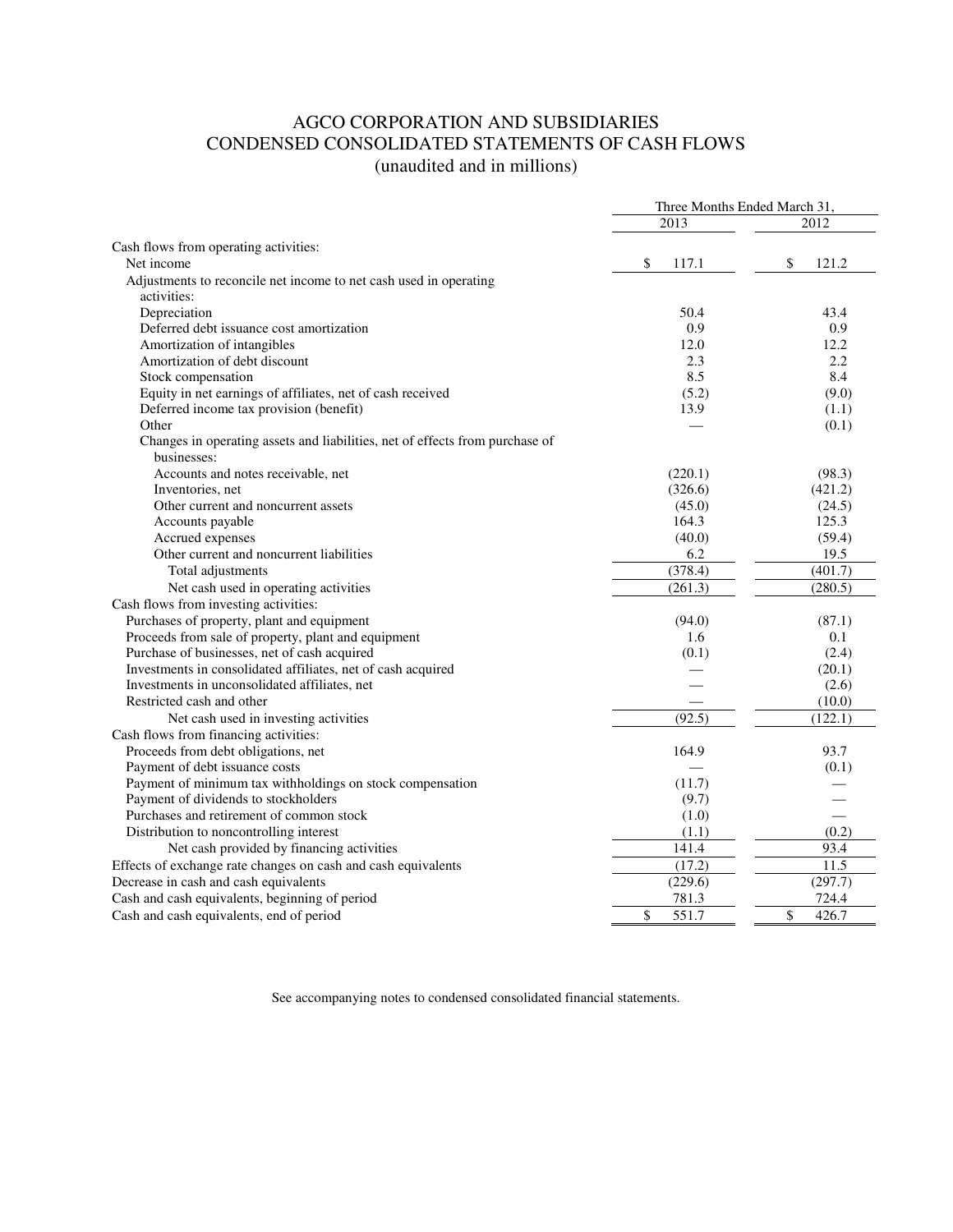## AGCO CORPORATION AND SUBSIDIARIES NOTES TO CONDENSED CONSOLIDATED FINANCIAL STATEMENTS (unaudited, in millions, except per share data)

#### **1. STOCK COMPENSATION EXPENSE**

The Company recorded stock compensation expense as follows:

|                                              | Three Months Ended<br>March 31. |     |      |     |
|----------------------------------------------|---------------------------------|-----|------|-----|
|                                              | 2013                            |     | 2012 |     |
| Cost of goods sold                           |                                 | V.O |      | 0.6 |
| Selling, general and administrative expenses |                                 | 7.9 |      |     |
| Total stock compensation expense             |                                 |     |      |     |

#### **2. INDEBTEDNESS**

Indebtedness at March 31, 2013 and December 31, 2012 consisted of the following:

|                                                    | March 31,         | December 31, |
|----------------------------------------------------|-------------------|--------------|
|                                                    | 2013              | 2012         |
| 1¼% Convertible senior subordinated notes due 2036 | 194.4<br><b>S</b> | 192.1<br>S   |
| $4\frac{1}{2}\%$ Senior term loan due 2016         | 256.4             | 264.2        |
| $5\%$ % Senior notes due 2021                      | 300.0             | 300.0        |
| Credit facility expires 2016                       | 591.9             | 465.0        |
| Other long-term debt                               | 92.3              | 65.5         |
|                                                    | 1,435.0           | 1,286.8      |
| Current portion of long-term debt<br>Less:         | (85.5)            | (59.1)       |
| 1¼% Convertible senior subordinated notes due 2036 | (194.4)           | (192.1)      |
| Total indebtedness, less current portion           | \$1,155.1         | 1,035.6      |

Holders of the Company's 1¼% convertible senior subordinated notes may require the Company to repurchase the notes at a repurchase price of 100% of their principal amount, plus any interest, on December 15, 2013. In addition, holders may convert the notes if, during any fiscal quarter, the closing sales price of the Company's common stock exceeds 120% of the conversion price of \$40.65 per share for at least 20 trading days in the 30 consecutive trading days ending on the last trading day of the preceding fiscal quarter. As of March 31, 2013, the closing sales price of the Company's common stock had exceeded 120% of the conversion price of the 1¼% convertible senior subordinated notes for at least 20 trading days in the 30 consecutive trading days ending March 31, 2013, and, therefore, the holders of the notes may convert the notes during the three months ending June 30, 2013. As of March 31, 2013, the Company classified the notes as a current liability due to the redemption feature discussed above, as well as the ability of the holders of the notes to convert the notes during the three months ending June 30, 2013. As of December 31, 2012, the Company classified the notes as a current liability due to the redemption feature of the notes. As of March 31, 2013 and December 31, 2012, the Company also classified approximately \$6.9 million and \$9.2 million, respectively, of the equity component of the 1¼% convertible senior subordinated notes as "Temporary equity." The amount classified as "Temporary equity" was measured as the excess of (i) the amount of cash that would be required to be paid upon conversion over (ii) the current carrying amount of the liability-classified component. Due to the redemption feature of the notes, unless converted prior to such date, the notes will be required to be classified as a current liability through at least December 15, 2013. Future classification of the notes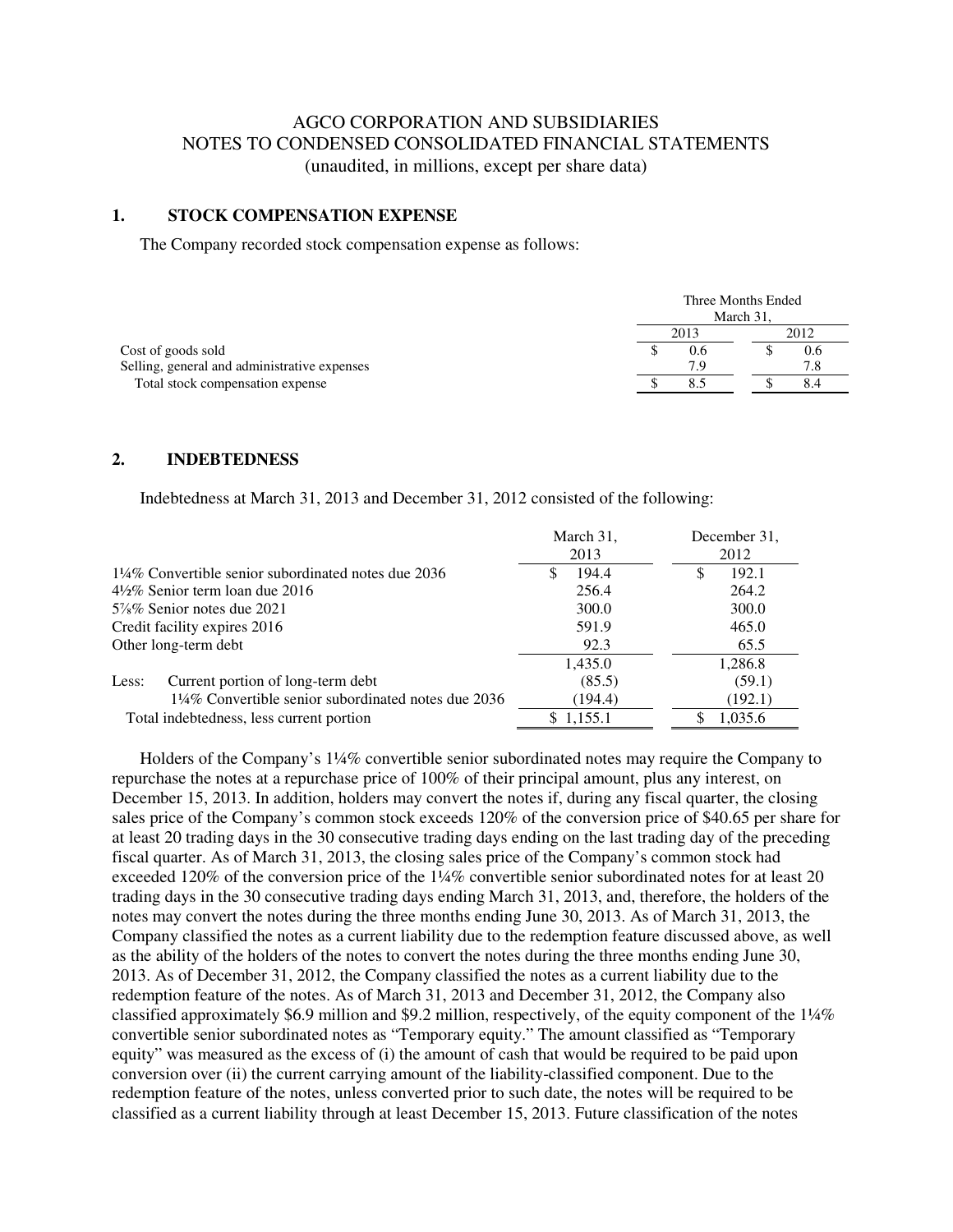between current liabilities and long-term debt beyond December 15, 2013 will be dependent on the closing sales price of the Company's common stock during future quarters, until the fourth quarter of 2015, unless the Company chooses to redeem the notes beginning December 19, 2013. Holders of the notes may convert the notes earlier than December 15, 2013 dependent on the closing sales price of the Company's common stock during future quarters in 2013, as previously discussed.

#### **3. INVENTORIES**

Inventories at March 31, 2013 and December 31, 2012 were as follows:

|                              | March 31,<br>2013 | December 31.<br>2012 |
|------------------------------|-------------------|----------------------|
| Finished goods               | 775.1             | 598.5                |
| Repair and replacement parts | 553.6             | 505.6                |
| Work in process              | 166.5             | 137.5                |
| Raw materials                | 510.1             | 461.5                |
| Inventories, net             | \$2,005.3         | 1.703.1              |

#### **4. ACCOUNTS RECEIVABLE SALES AGREEMENTS**

At March 31, 2013 and December 31, 2012, the Company had accounts receivable sales agreements that permit the sale, on an ongoing basis, of a majority of its wholesale receivables in North America and Europe to its 49% owned U.S., Canadian and European retail finance joint ventures. As of both March 31, 2013 and December 31, 2012, the cash received from receivables sold under the U.S., Canadian and European accounts receivable sales agreements was approximately \$1.1 billion.

 Losses on sales of receivables associated with the accounts receivable financing facilities discussed above, reflected within "Other expense, net" in the Company's Condensed Consolidated Statements of Operations, were approximately \$5.6 million and \$5.2 million during the three months ended March 31, 2013 and 2012, respectively.

The Company's retail finance joint ventures in Brazil and Australia also provide wholesale financing to the Company's dealers. As of March 31, 2013 and December 31, 2012, these retail finance joint ventures had approximately \$108.5 million and \$100.6 million, respectively, of outstanding accounts receivable associated with these arrangements. In addition, the Company sells certain trade receivables under factoring arrangements to other financial institutions around the world.

#### **5. NET INCOME PER SHARE**

The Company's convertible senior subordinated notes provide for (i) the settlement upon conversion in cash up to the principal amount of the converted notes with any excess conversion value settled in shares of the Company's common stock, and (ii) the conversion rate to be increased under certain circumstances if the notes are converted in connection with certain change of control transactions. Dilution of weighted shares outstanding will depend on the Company's stock price for the excess conversion value using the treasury stock method. A reconciliation of net income attributable to AGCO Corporation and subsidiaries and weighted average common shares outstanding for purposes of calculating basic and diluted net income per share for the three months ended March 31, 2013 and 2012 is as follows: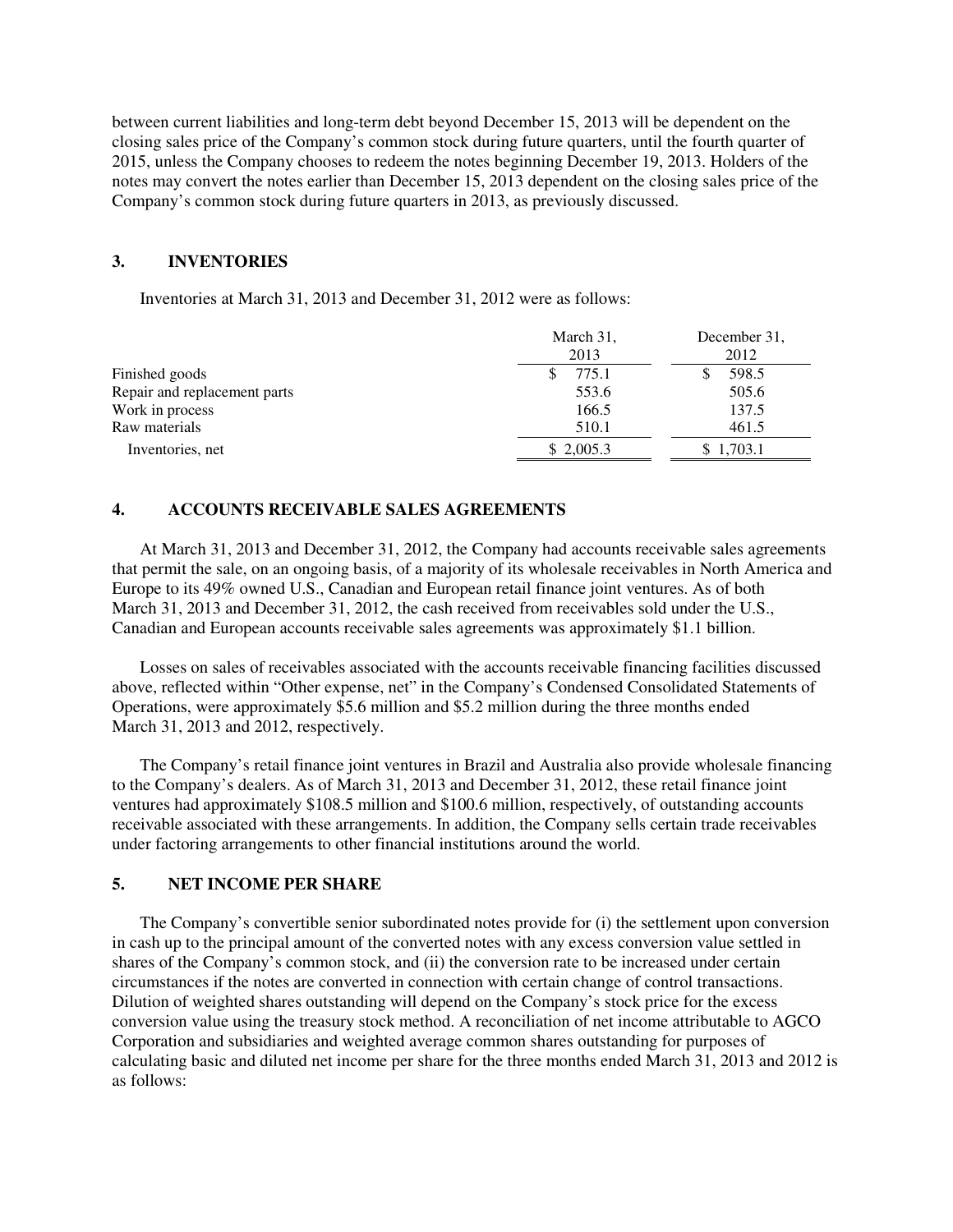|                                                                                                                                            | Three Months Ended March 31, |               |
|--------------------------------------------------------------------------------------------------------------------------------------------|------------------------------|---------------|
|                                                                                                                                            | 2013                         | 2012          |
| Basic net income per share:<br>Net income attributable to AGCO Corporation and subsidiaries                                                | 118.0<br>97.0                | 120.2<br>97.1 |
| Weighted average number of common shares outstanding                                                                                       |                              |               |
| Basic net income per share attributable to AGCO Corporation and subsidiaries                                                               | 1.22<br>S                    | 1.24          |
| Diluted net income per share:<br>Net income attributable to AGCO Corporation and subsidiaries                                              | 118.0                        | 120.2<br>S    |
| Weighted average number of common shares outstanding<br>Dilutive stock-settled appreciation rights, performance share awards               | 97.0                         | 97.1          |
| and restricted stock awards                                                                                                                | 1.0                          | 1.0           |
| Weighted average assumed conversion of contingently convertible senior<br>subordinated notes                                               | 1.1                          | 1.0           |
| Weighted average number of common shares and common share<br>equivalents outstanding for purposes of computing diluted income per<br>share | 99.1                         | 99.1          |
| Diluted net income per share attributable to AGCO Corporation and subsidiaries                                                             | \$<br>1.19                   | 1.21<br>S     |

#### **6. SEGMENT REPORTING**

The Company's four reportable segments distribute a full range of agricultural equipment and related replacement parts. The Company evaluates segment performance primarily based on income from operations. Sales for each segment are based on the location of the third-party customer. The Company's selling, general and administrative expenses and engineering expenses are charged to each segment based on the region and division where the expenses are incurred. As a result, the components of income from operations for one segment may not be comparable to another segment. Segment results for the three months ended March 31, 2013 and 2012 are as follows:

| Three Months Ended<br>March 31,             | North<br>America | South<br>America | Europe/Africa/<br>Middle East | Asia/<br>Pacific  | Consolidated       |
|---------------------------------------------|------------------|------------------|-------------------------------|-------------------|--------------------|
| 2013<br>Net sales<br>Income from operations | \$624.2<br>72.1  | \$465.7<br>48.3  | \$1,193.2<br>99.7             | \$120.0<br>5.5    | \$2,403.1<br>225.6 |
| 2012<br>Net sales<br>Income from operations | \$566.5<br>50.2  | \$415.4<br>23.9  | \$1.199.8<br>135.8            | 92.0<br>S.<br>0.9 | \$2,273.7<br>210.8 |

A reconciliation from the segment information to the consolidated balances for income from operations is set forth below:

|                                     | Three Months<br>March 31, |        |  |
|-------------------------------------|---------------------------|--------|--|
|                                     | 2013                      | 2012   |  |
| Segment income from operations      | 225.6                     | 210.8  |  |
| Corporate expenses                  | (28.3)                    | (21.0) |  |
| Stock compensation expense          | (7.9)                     | (7.8)  |  |
| Amortization of intangibles         | (12.0)                    | (12.2) |  |
| Consolidated income from operations | 177.4                     | 169.8  |  |